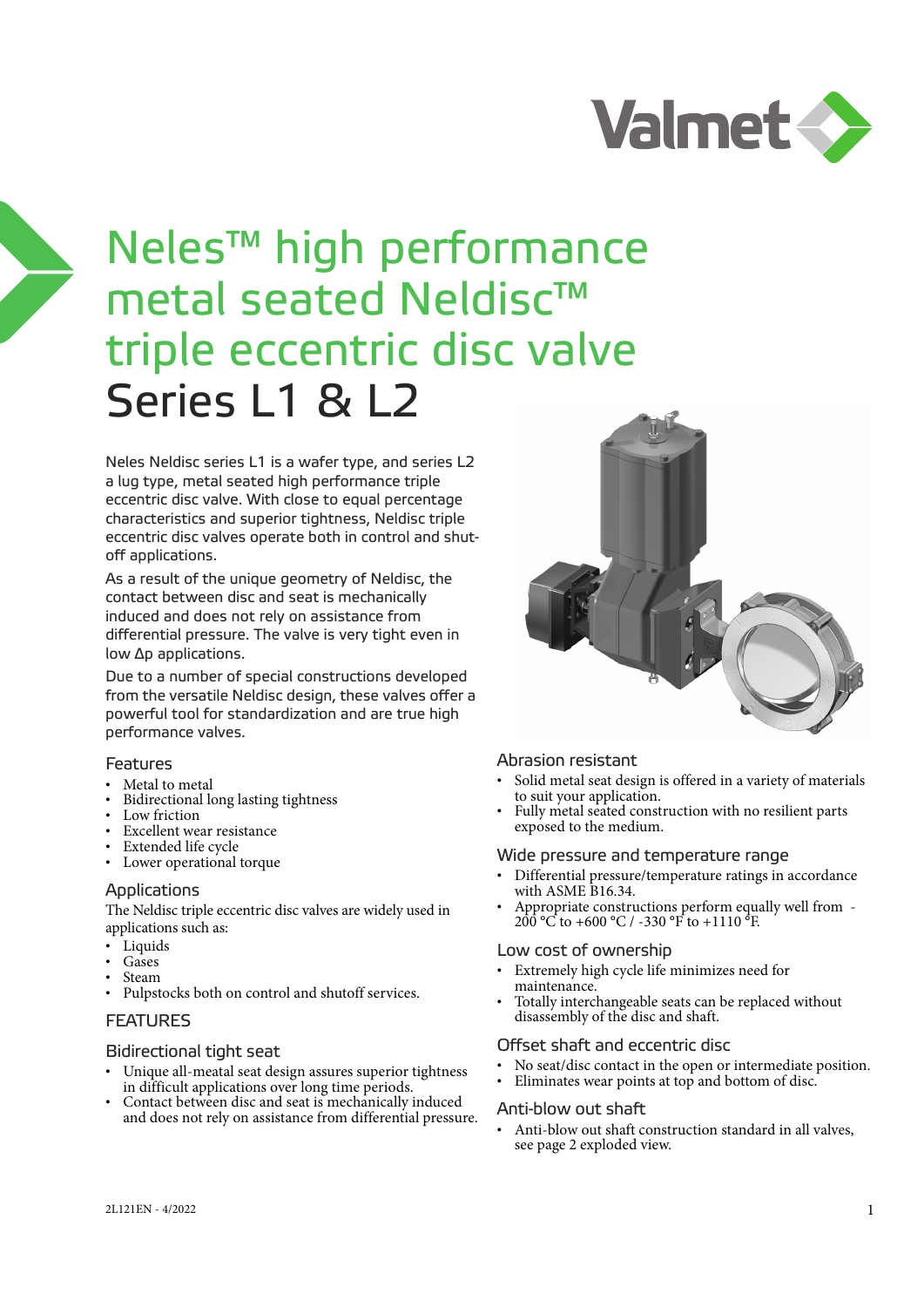#### Exploded view



#### Parts list

| <b>Item</b>    | Part description            | <b>Material</b>                                                                                      |                                        |
|----------------|-----------------------------|------------------------------------------------------------------------------------------------------|----------------------------------------|
| 1              | <b>BODY</b>                 | Carbon steel, ASTM A 216 gr. WCB                                                                     | Stainless steel, ASTM A 351 gr. CF8M   |
| $\overline{2}$ | <b>CLAMP RING</b>           | Carbon steel, 1.0425 (Type ASTM A 515 gr. 55)                                                        | Stainless steel, ASTM A 351 gr. CF8M   |
| 3              | DISC.                       | Stainless steel, ASTM A 351 gr. CF8M                                                                 |                                        |
| $\overline{4}$ | <b>SEAT RING</b>            | Ni-Fe-base superalloy + Hard chrome, ASTM B 424 (lncoloy 825) or W.no. 1.4418                        |                                        |
| 9              | <b>GLAND</b>                | Stainless steel, ASTM A 351 gr. CF8M                                                                 |                                        |
| 10             | <b>BLIND FLANGE</b>         | DN 450-500 Stainless steel, ASTM A 351 gr. CF8M<br>DN 600- Carbon steel, ASTM A 216 gr. WCB or equal | Stainless steel<br>ASTM A 351 gr. CF8M |
| 11             | <b>DRIVE SHAFT</b>          | L1/L2C AISI 329 (SS 14 2324)<br>L1/L2D Stainless steel, ASTM A 564 gr. 630 (17-4PH)                  |                                        |
| 12             | <b>SHAFT</b>                | L1/L2C AISI 329 (SS 14 2324)<br>L1/L2D Stainless steel, ASTM A 564 gr. 630 (17-4PH)                  |                                        |
| 13             | <b>KEY</b>                  | Stainless steel, Type AISI 329 (SS 14 2324)                                                          |                                        |
| 14             | <b>PIN</b>                  | L1/L2C AISI 329 (SS 14 2324)<br>L1/L2D Stainless steel, ASTM A 564 gr. 630 (17-4PH)                  |                                        |
| 15             | <b>BEARING</b>              | PTFE on stainless steel net                                                                          |                                        |
| 16             | <b>BEARING</b>              | PTFE on stainless steel net                                                                          |                                        |
| 18             | <b>GASKET</b>               | Graphite                                                                                             |                                        |
| 19             | <b>BODY SEAL</b>            | Graphite                                                                                             |                                        |
| 20             | <b>GLAND PACKING</b>        | Polytetrafluoroethylene (PTFE)                                                                       |                                        |
| 24             | <b>STUD</b>                 | Stainless steel                                                                                      |                                        |
| 25             | <b>HEXAGON NUT</b>          | Stainless steel                                                                                      |                                        |
| 26             | <b>HEXAGON SCREW</b>        | DN 450-500 Stainless steel<br>DN 600- Steel, zinc plated                                             |                                        |
| 27             | <b>HEXAGON SOCKET SCREW</b> | Stainless steel, ISO 3506 A4-80                                                                      |                                        |
| 28             | LIFTING EYE BOLT (DN 600-)  | Steel                                                                                                |                                        |
| 29             | <b>IDENTIFICATION PLATE</b> | Stainless steel, AISI 304                                                                            |                                        |
| 42             | <b>RETAINING PLATE</b>      | Stainless steel, DIN 17440-1.4435 (AISI 316L)                                                        |                                        |
| 44             | Disc spring set             | Electroless nickel plated spring steel (EN 10083-1.8159)                                             |                                        |

## NELDISC TRIPLE ECCENTRIC SEATING PRINCIPLE

The disc of the valve is machined to close tolerances to create an elliptical shape similar to an oblique slice taken from a solid metal cone. When the valve is closed, the elliptical disc at the major axis displaces the seat ring outward, causing the seat ring to contact the disc at the minor axis. When the valve is opened, the contact is released and the seat ring returns to its original circular shape.

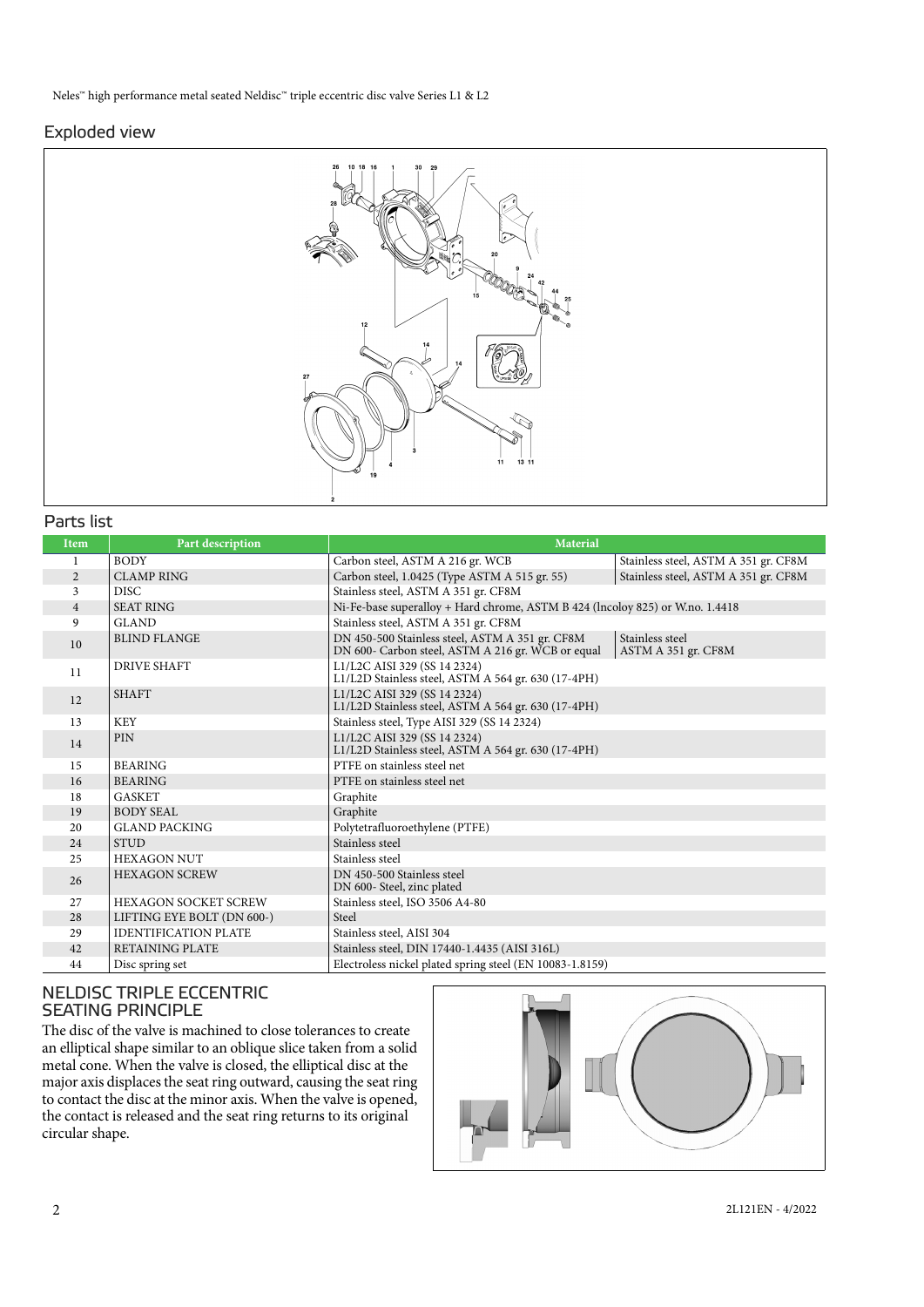# Technical specification

#### Product type

High performance triple eccentric disc valve Metal seated fully rated L1 - Wafer type L2 - Lug type

#### Pressure ratings

Body: L1C, L2C ASME 150/PN 25 L1D, L2D ASME 300/PN 40 Trim: L1C, L2CASME 150 L1D, L2DASME 300

#### Size range

L1C: DN 450 - DN 1200 / 18" - 48" L1D: DN 400 - DN 900 / 16" - 36" L2C: DN 450 - DN 750 / 18" - 30" L2D: DN 400 - DN 750 / 16" - 30"

#### Temperature range

-200 °C … +600 °C / -330 °F…+1110 °F (over +600 °C/+1110 °F please consult with factory).

#### Design standards

| Body:         | ASME B16.34.                            |
|---------------|-----------------------------------------|
| Face to face: | ISO 5752, L2D face to face according to |
|               | manufacturer.                           |

#### Standard materials

| Body:            | ASTM A216 gr. WCB                       |
|------------------|-----------------------------------------|
|                  | ASTM A351 gr. CF8M                      |
|                  | ASTM A351 gr. CG8M                      |
| Disc:            | ASTM A351 gr. CF8M                      |
|                  | ASTM A351 gr. CG8M                      |
| Clamp ring:      | DIN 17155 - 1.0425                      |
|                  | ASTM A351 gr. CF8M                      |
|                  | ASTM A351 gr. CG8M                      |
| Shaft and pins:  | AISI 329 (SS 14 2324) in Class ASME 150 |
|                  | ASTM A564 gr. 630 (17-4 PH) in Class    |
| ASME 300         |                                         |
| Seat ring:       | ASTM B424 (Incoloy 825) in DN 450 -     |
| DN 600 / 18"-24" |                                         |
|                  | W.Nr. 1.4418 (Avesta 248SV) in          |
|                  | DN 700 - DN 1200 / 28" - 48"            |
|                  | Seat ring is always hard chrome plated. |
| Bearing:         | $PTFE + AISI 316$ net                   |
| Certification    |                                         |
| Body and         |                                         |
|                  |                                         |

| clamp ring: | EN 10 204 - 3.1B              |
|-------------|-------------------------------|
| Disc:       | EN 10 204 - $3.1B$ on request |

## Approvals

| Emission:      | TA-Luft, chapter 3.1.8.4, Shell SPE 77/ |
|----------------|-----------------------------------------|
| 312, ISO 15848 |                                         |
| Fire test:     | BS6755 and API607, 4th edition.         |

#### Valve testing

Each valve undergoes a shell test and a seat test. The shell test pressure is 1.5 x PN. The seat test pressure is 1.1 x PN. The test medium is inhibited water.

Valve tightness: Bidirectionally ISO 5208 Rate D or ANSI Class V (Improved tightness available on request). 10x ISO 5208 rate D with RH hand lever

#### **Options**

- Cryogenic.
- High temperature.
- Heating jacket.<br>• S disc flow bal
- S-disc, flow balancing trim, see bulletin 2S-L1 20.
- NACE.
- High cyclic design.
- Erosion resistant design.

#### Flow data

C<sub>v</sub> tables of L1 and L2 valves in pressure classes ASME 150 and ASME 300.

#### ASME 150

| DN   | inch | Relative opening h 100% |
|------|------|-------------------------|
| 450  | 18   | 17600                   |
| 500  | 20   | 21900                   |
| 600  | 24   | 31000                   |
| 700  | 28   | 39300                   |
| 750  | 30   | 46900                   |
| 800  | 32   | 53600                   |
| 900  | 36   | 66400                   |
| 1000 | 40   | 82800                   |
| 1200 | 48   | 116000                  |

#### ASME 300

| <b>DN</b> | inch | Relative opening h 100% |
|-----------|------|-------------------------|
| 400       | 16   | 9100                    |
| 450       | 18   | 12100                   |
| 500       | 20   | 14400                   |
| 600       | 24   | 22000                   |
| 700       | 28   | 28100                   |
| 750       | 30   | 28800                   |
| 900       | 36   | 40300                   |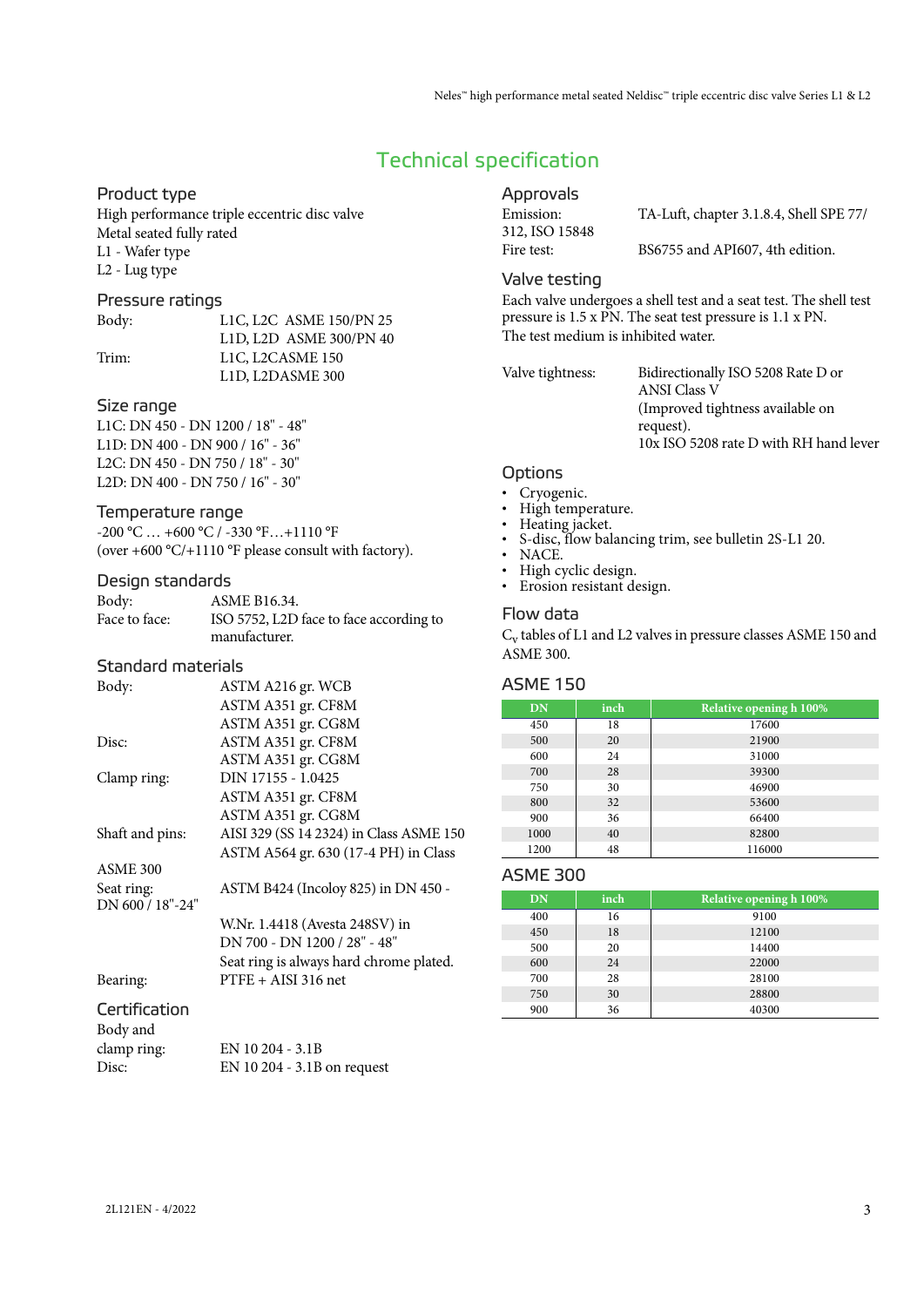### Pressure/temperature ratings for valve body, **WCB**

Pressure/temperature ratings for valve body, CF8M

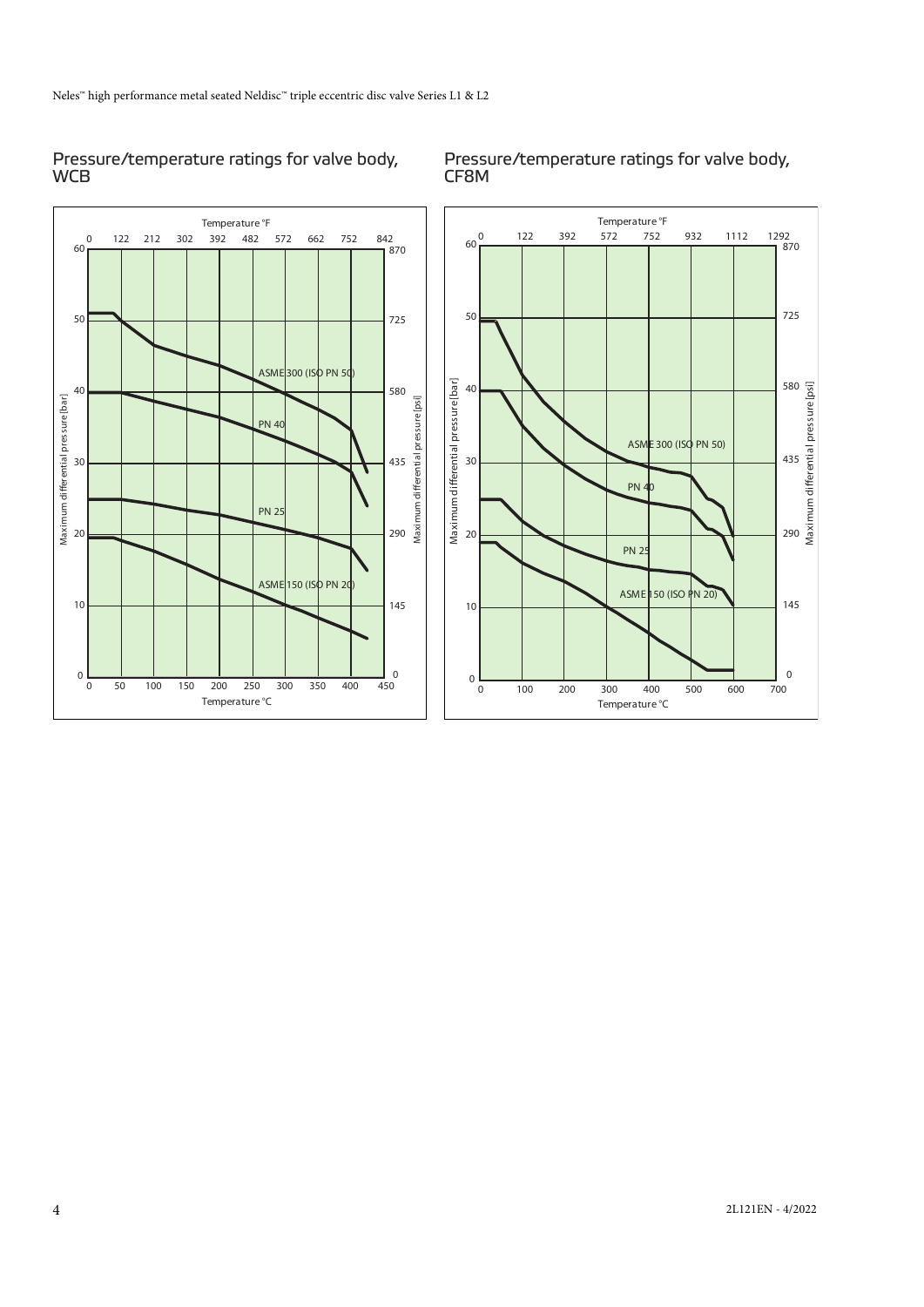# Dimensions, weights and  $c_v$  -values



## L1/L2C, ASME 150

|       | <b>Size</b> |     | Dimensions, mm   |      |     |     |      |                  |      |     |     |              |                 | Dimensions, mm |        |       |       |     |                   | L1C                |      | L2C                |      |
|-------|-------------|-----|------------------|------|-----|-----|------|------------------|------|-----|-----|--------------|-----------------|----------------|--------|-------|-------|-----|-------------------|--------------------|------|--------------------|------|
|       |             |     | L <sub>1</sub> C |      |     | L2C |      | $\sqrt{2}$<br>Ę. |      | TZ. |     | $\mathbf{H}$ | U<br><b>UNC</b> |                |        |       |       |     | $\Delta p$<br>bar |                    |      |                    |      |
| in    | DN          |     | 7A TI            |      | Α   |     | B    |                  |      | N   |     |              |                 |                | D<br>n | M     |       |     |                   | $Cv$ 90 $^{\circ}$ | kø   | $Cv$ 90 $^{\circ}$ | kg   |
| 18    | 450         | 114 | 46               | 537  | 152 | 46  | 635  | 370              | 610  | 520 | 160 | 55           | 3/4             | 50             | 230    | 12.7  | 55.5  | 90  | 20                | 17600              | 130  | 14800              | 260  |
| 20    | 500         | 127 | 53               | 590  | 152 | 53  | 700  | 415              | 650  | 560 | 160 | 55           | 3/4             | 55             | 230    | 12.7  | 60.6  | 90  | 20                | 21900              | 160  | 18200              | 300  |
| 24    | 600         | 154 | 65               | 690  | 178 | 65  | 813  | 505              | 794  | 675 | 230 | 90           |                 | 70             | 299    | 19.05 | 78.2  | 119 | 20                | 31000              | 280  | 27300              | 470  |
| 28    | 700         | 229 | 96               | 805  | 250 | 96  | 927  | 545              | 886  | 740 | 230 | 90           |                 | 85             | 326    | 22.23 | 94.7  | 146 | 20                | 39300              | 400  | 39000              | 700  |
| 30    | 750         | 229 | 96               | 870  | 250 | 96  | 985  | 585              | 911  | 765 | 230 | 90           |                 | 85             | 326    | 22.23 | 94.7  | 146 | 20                | 46900              | 470  | 46000              | 820  |
| 32    | 800         | 241 | 101              | 910  | 270 | 101 | 1060 | 600              | 1006 | 850 | 330 | 120          | 11/4            | 95             | 376    | 22.23 | 104.8 | 156 | 20                | 53600              | 550  | 52800              | 1000 |
| 36    | 900         | 241 | 105              | 1010 | 241 | 105 | 1170 | 660              | 1065 | 885 | 330 | 120          | 11/4            | 105            | 400    | 25.4  | 116.2 | 180 | 20                | 66400              | 710  | 68000              | 1400 |
| $40*$ | $1000*$     | 300 | 130              | 1120 |     |     |      | 715              | 1185 | 980 | 330 | 120          | 11/4            | 120            | 425    | 31.75 | 133.8 | 205 | 20                | 82800              | 950  |                    |      |
| $48*$ | 1200*       | 350 | 175              | 1355 |     |     |      | 960              | 1440 | 190 | 400 | 160          | 11/2            | 150            | 500    | 38.10 | 167   | 250 | 20                | 16000              | 2100 |                    |      |

|       | <b>Size</b> |                  | Dimensions, inch |             |       |      |       |       |       |       |       |              |                            | Dimensions, inch |        |      |      |      |                   | L1C      |      | L2C                |            |
|-------|-------------|------------------|------------------|-------------|-------|------|-------|-------|-------|-------|-------|--------------|----------------------------|------------------|--------|------|------|------|-------------------|----------|------|--------------------|------------|
|       |             |                  | L1C              |             |       | L2C  |       | C     |       | T.    |       | $\mathbf{r}$ | $\mathbf{U}$<br><b>UNC</b> |                  |        |      |      |      | $\Delta p$<br>psi |          |      |                    |            |
| in    | DN          | $\boldsymbol{A}$ | $\overline{A}$   | $_{\rm{B}}$ |       | A.   | D     |       |       |       | m     |              |                            |                  | D<br>ĸ | M    | D    | 'N   |                   | $Cv$ 90° | lbs  | $Cv$ 90 $^{\circ}$ | <b>lbs</b> |
| 18    | 450         | 4.49             | 1.81             | 21.14       | 5.98  | 1.81 | 25.00 | 14.57 | 24.02 | 20.47 | 6.30  | 2.17         | 3/4                        | 1.97             | 9.06   | 0.50 | 2.19 | 3.54 | 280               | 17600    | 286  | 14800              | 572        |
| 20    | 500         | 5.00             | 2.09             | 23.23       | 5.98  | 2.09 | 27.56 | 16.34 | 25.59 | 22.05 | 6.30  | 2.17         | 3/4                        | 2.17             | 9.06   | 0.50 | 2.39 | 3.54 | 280               | 21900    | 352  | 18200              | 660        |
| 24    | 600         | 6.06             | 2.56             | 27.17       | 7.01  | 2.56 | 32.01 | 19.88 | 31.26 | 26.57 | 9.06  | 3.54         |                            | 2.76             | 11.77  | 0.75 | 3.08 | 4.69 | 280               | 31000    | 616  | 27300              | 1034       |
| 28    | 700         | 9.02             | 3.78             | 31.69       | 9.84  | 3.78 | 36.50 | 21.46 | 34.88 | 29.13 | 9.06  | 3.54         |                            | 3.35             | 12.83  | 0.88 | 3.73 | 5.75 | 280               | 39300    | 880  | 39000              | 1540       |
| 30    | 750         | 9.02             | 3.78             | 34.25       | 9.84  | 3.78 | 38.78 | 23.03 | 35.87 | 30.12 | 9.06  | 3.54         |                            | 3.35             | 12.83  | 0.88 | 3.73 | 5.75 | 280               | 46900    | 1034 | 46000              | 1804       |
| 32    | 800         | 9.49             | 3.98             | 35.83       | 10.63 | 3.98 | 41.73 | 23.62 | 39.61 | 33.46 | 12.99 | 4.72         | 11/4                       | 3.74             | 14.80  | 0.88 | 4.13 | 6.14 | 280               | 53600    | 1210 | 52800              | 2200       |
| 36    | 900         | 9.49             | 4.13             | 39.76       | 9.49  | 4.13 | 46.06 | 25.98 | 41.93 | 34.84 | 12.99 | 4.72         | 11/4                       | 4.13             | 15.75  | .00. | 4.57 | 7.09 | 280               | 66400    | 1562 | 68000              | 3080       |
| $40*$ | 1000*       | 11.81            | 5.12             | 44.09       |       |      |       | 28.15 | 46.65 | 38.58 | 12.99 | 4.72         | 11/4                       | 4.72             | 16.73  | .25  | 5.27 | 8.07 | 280               | 82800    | 2090 |                    |            |
| $48*$ | $1200*$     | 13.78            | 6.89             | 53.35       |       |      |       | 37.80 | 56.69 | 46.85 | 15.75 | 6.30         | 11/2                       | 5.91             | 19.69  | .50  | 6.57 | 9.84 | 280               | 116000   | 4620 |                    |            |

\*) Only L1C series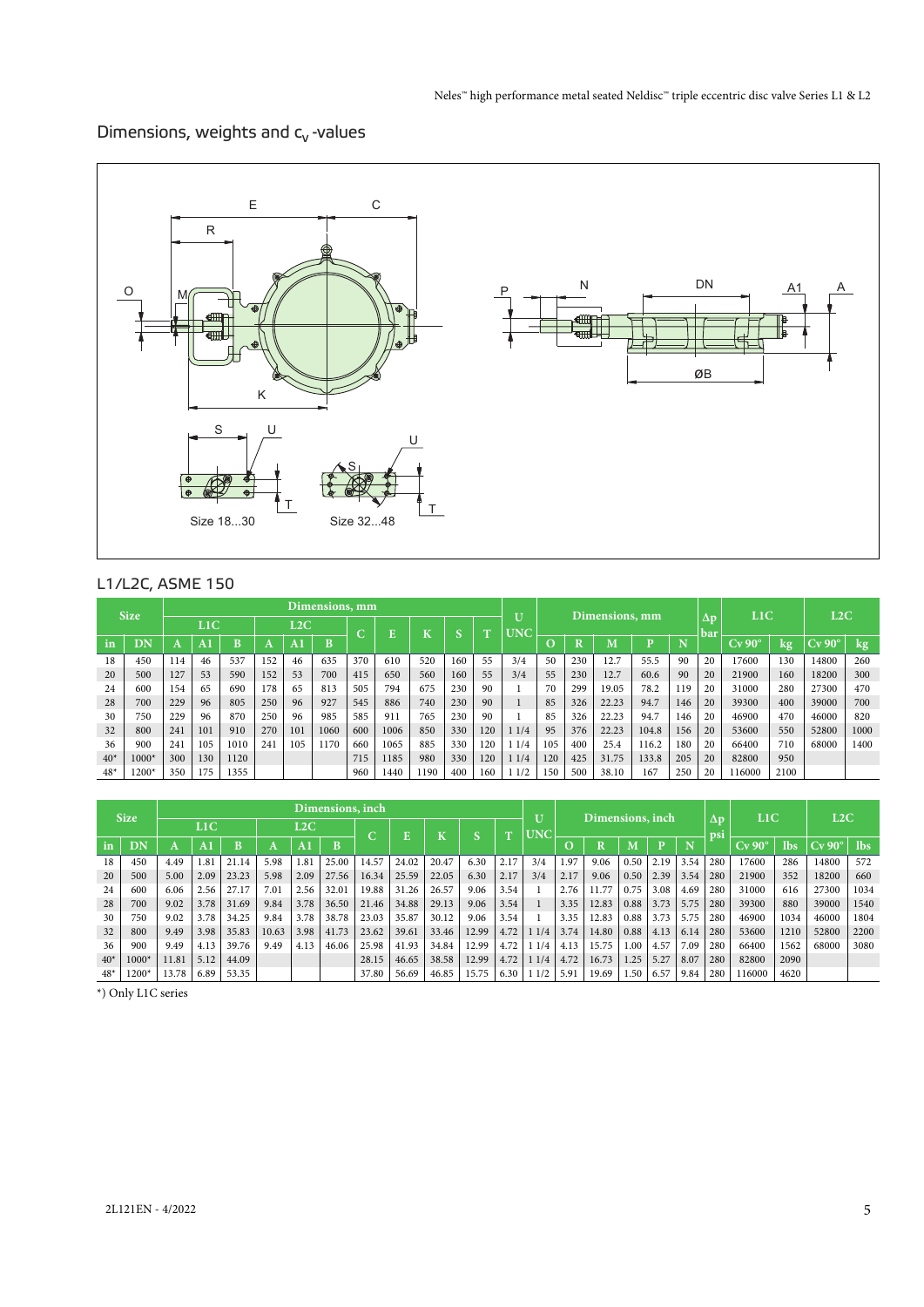

## L1/L2D, ANSI 300

|       | <b>Size</b> |     | Dimensions, mm |      |     |              |      |     |      |     |     |              |          | Dimensions, mm |     |       |       |     |           | L1D          |      | L2D                |      |
|-------|-------------|-----|----------------|------|-----|--------------|------|-----|------|-----|-----|--------------|----------|----------------|-----|-------|-------|-----|-----------|--------------|------|--------------------|------|
|       |             |     | L1D            |      |     | $_{\rm L2D}$ |      |     |      |     |     | $\mathbf{m}$ | U<br>UNC |                |     |       |       |     | Δp<br>bar |              |      |                    |      |
| in    | DN          |     | A.             |      |     |              | B    |     |      |     |     |              |          | O              |     | М     |       |     |           | $\rm Cv$ 90° | kg,  | $Cv$ 90 $^{\circ}$ | kg   |
| 16    | 400         | 165 | 83             | 530  | 195 | 83           | 645  | 385 | 679  | 560 | 230 | 90           |          | 70             | 299 | 19.05 | 78.2  | 119 | 5.        | 9100         | 200  | 9460               | 370  |
| 18    | 450         | 180 | 90             | 565  | 210 | 88           | 710  | 410 | 704  | 585 | 230 | 90           |          | 70             | 299 | 19.05 | 78.2  | 119 | 51        | 12100        | 245  | 12700              | 500  |
| 20    | 500         | 200 | 100            | 625  | 230 | 107          | 775  | 465 | 781  | 635 | 230 | 90           |          | 85             | 326 | 22.23 | 94.7  | 146 | 5.        | 14400        | 305  | 15200              | 620  |
| 24    | 600         | 240 | 120            | 743  | 250 | 105          | 915  | 525 | 906  | 750 | 330 | 120          | 1/4      | 95             | 376 | 22.23 | 104.8 | 156 | 51        | 22000        | 540  | 21200              | 950  |
| $28*$ | 700*        | 250 | 125            | 848  |     |              |      | 615 | 1028 | 823 | 330 | 120          | 1/4      | 120            | 425 | 31.75 | 133.8 | 205 | 5!        | 28100        | 830  |                    |      |
| 30    | 750         | 300 | 150            | 942  | 300 | 130          | 1090 | 655 | 1115 | 890 | 360 | 135          | 1/4      | 135            | 475 | 31.75 | 149   | 225 | 51        | 28800        | 1250 | 28800              | 1200 |
| $36*$ | $900*$      | 360 | 180            | 1100 |     |              |      | 730 | 1260 | 980 | 360 | 135          | 1/4      | 165            | 530 | 38.   | 181.8 | 280 | 5         | 40300        | 2000 |                    |      |

|       | <b>Size</b> |       | Dimensions, inch |       |     |      |       |            |       |       |       |                 |            |      | Dimensions, inch |      |      |       |           | L1D          |      | L2D                |            |
|-------|-------------|-------|------------------|-------|-----|------|-------|------------|-------|-------|-------|-----------------|------------|------|------------------|------|------|-------|-----------|--------------|------|--------------------|------------|
|       |             |       | L1D              |       |     | L2D  |       | $\sqrt{2}$ | Ē     |       |       | $^{\mathrm{T}}$ | <b>UNC</b> |      |                  |      |      |       | Δp<br>psi |              |      |                    |            |
| in    | ĐΝ          |       |                  | B     |     | A    | B     |            |       | N     |       |                 |            | O    |                  | M    |      | N     |           | $\rm Cv$ 90° | lbs  | $Cv$ 90 $^{\circ}$ | <b>Ibs</b> |
| 16    | 400         | 6.50  | 3.27             | 20.87 | 195 | 3.27 | 25.39 | 15.16      | 26.73 | 22.05 | 9.06  | 3.54            |            | 2.76 | $\overline{a}$   | 0.75 | 3.08 | 4.69  | 735       | 9100         | 440  | 9460               | 814        |
| 18    | 450         | 7.09  | 3.54             | 22.24 | 210 | 3.46 | 27.95 | 16.14      | 27.72 | 23.03 | 9.06  | 3.54            |            | 2.76 |                  | 0.75 | 3.08 | 4.69  | 735       | 2100         | 539  | 12700              | 1100       |
| 20    | 500         | 7.87  | 3.94             | 24.61 | 230 | 4.21 | 30.51 | 18.31      | 30.75 | 25.00 | 9.06  | 3.54            |            | 3.35 | 12.83            | 0.88 | 3.73 | 5.75  | 735       | 14400        | 671  | 15200              | 1364       |
| 24    | 600         | 9.45  | 4.72             | 29.25 | 250 | 4.13 | 36.02 | 20.67      | 35.67 | 29.53 | 12.99 | 4.72            | 1/4        | 3.74 | 14.80            | 0.88 | 4.13 | 6.14  | 735       | 22000        | 1188 | 21200              | 2090       |
| $28*$ | $700*$      | 9.84  | 4.92             | 33.39 |     |      |       | 24.21      | 40.47 | 32.40 | 12.99 | 4.72            | 1/4        | 4.72 | 16.73            | 1.25 | 5.27 | 8.07  | 735       | 28100        | 1826 |                    |            |
| 30    | 750         | 11.81 | 5.91             | 37.09 | 300 | 5.12 | 42.91 | 25.79      | 43.90 | 35.04 | 14.17 | 5.3             | 1/4        | 5.31 | 18.70            | 1.25 | 5.87 | 8.86  | 735       | 28800        | 2750 | 28800              | 2640       |
| $36*$ | $900*$      | 14.17 | 7.09             | 43.31 |     |      |       | 28.74      | 49.61 | 38.58 | 14.17 | 5.3             | 1/4        | 6.50 | 20.87            | 1.50 | '.16 | 11.02 | 735       | 40300        | 4400 |                    |            |

\*) Only L1D series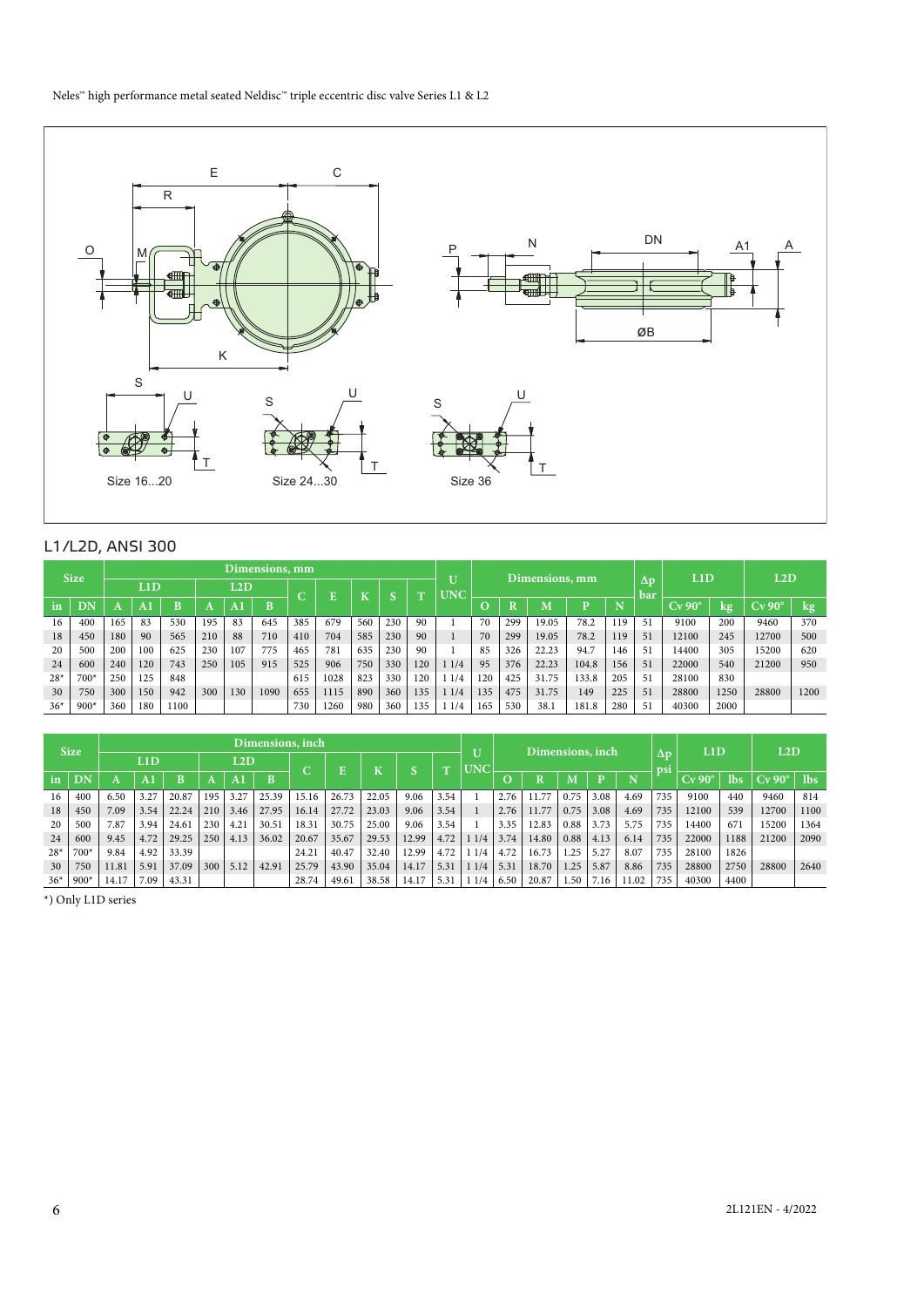# Valve + manual gear operator series M



| <b>Type</b>                                |     |     | Dimensions, mm |     |     |    |         |       | Dimensions, inch |      |      |       |     |  |  |  |
|--------------------------------------------|-----|-----|----------------|-----|-----|----|---------|-------|------------------|------|------|-------|-----|--|--|--|
|                                            |     | G)  |                |     | ØZ  | kg | Type    |       |                  |      | W.   | OZ    | lbs |  |  |  |
| M15/F16                                    | 532 | 406 | 106            | 123 | 500 | 31 | M15/F16 | 20.94 | 15.98            | 4.15 | 4.84 | 19.69 | 68  |  |  |  |
| M16/F25                                    | 642 | 466 | 127            | 154 | 600 | 45 | M16/F25 | 25.28 | 18.35            | 4.98 | 6.06 | 23.62 | 99  |  |  |  |
| * See dimensions ØB and K on page 5 and 6. |     |     |                |     |     |    |         |       |                  |      |      |       |     |  |  |  |

Valve + pneumatic actuator / B1C / B1J / B1JA



|              |     | Dimensions, mm | <b>NPT</b> |                       |     |     |        |
|--------------|-----|----------------|------------|-----------------------|-----|-----|--------|
| <b>Type</b>  | X.  | G              | F          | $\overline{\text{V}}$ |     |     | $\log$ |
| <b>B1C25</b> | 265 | 710            | 1040       | 121                   | 448 | 1/2 | 131    |
| <b>B1C32</b> | 395 | 910            | 1330       | 153                   | 525 | 3/4 | 256    |
| <b>B1C40</b> | 505 | 1150           | 1660       | 194                   | 595 | 3/4 | 446    |
| <b>B1C50</b> | 610 | 1350           | 1970       | 242                   | 690 |     | 830    |

|              |              | Dimensions, inch | <b>NPT</b> | <b>lbs</b> |       |     |      |
|--------------|--------------|------------------|------------|------------|-------|-----|------|
| <b>Type</b>  | $\mathbf{X}$ | G                | F          | V          |       |     |      |
| <b>B1C25</b> | 10.43        | 27.95            | 40.94      | 4.76       | 17.64 | 1/2 | 289  |
| <b>B1C32</b> | 15.55        | 35.83            | 52.36      | 6.02       | 20.67 | 3/4 | 564  |
| <b>B1C40</b> | 19.88        | 45.28            | 65.35      | 7.64       | 23.43 | 3/4 | 983  |
| <b>B1C50</b> | 24.02        | 53.15            | 77.56      | 9.53       | 27.17 |     | 1829 |

|                                                   |             | Dimensions, mm | <b>NPT</b> |              |     |     |      |
|---------------------------------------------------|-------------|----------------|------------|--------------|-----|-----|------|
| <b>Type</b>                                       | $\mathbf x$ | G              | F          | $\mathbf{v}$ |     |     | kg   |
| B <sub>1</sub> J, B <sub>1</sub> J <sub>A20</sub> | 395         | 935            | 1200       | 97           | 358 | 3/4 | 175  |
| B <sub>1</sub> J, B <sub>1</sub> JA <sub>25</sub> | 505         | 1200           | 1530       | 121          | 448 | 3/4 | 350  |
| B <sub>1</sub> J, B <sub>1</sub> JA <sub>32</sub> | 540         | 1410           | 1830       | 153          | 525 |     | 671  |
| B1J/B1JA40                                        | 724         | 1578           | 2095       | 194          | 580 |     | 1100 |

|                                                   |              | <b>NPT</b> | <b>lbs</b> |      |       |     |        |
|---------------------------------------------------|--------------|------------|------------|------|-------|-----|--------|
| <b>Type</b>                                       | $\mathbf{X}$ | G          | F          | v    |       |     |        |
| B <sub>1</sub> J, B <sub>1</sub> JA <sub>20</sub> | 15.55        | 36.81      | 47.24      | 3.82 | 14.09 | 3/4 | 386    |
| B1J, B1JA25                                       | 19.88        | 47.24      | 60.24      | 4.76 | 17.64 | 3/4 | 771    |
| B <sub>1</sub> J, B <sub>1</sub> JA <sub>32</sub> | 21.26        | 55.51      | 72.05      | 6.02 | 20.67 |     | 1479   |
| B1J/B1JA40                                        | 28.50        | 62.13      | 84.48      | 7.64 | 22.83 |     | 2.42.4 |